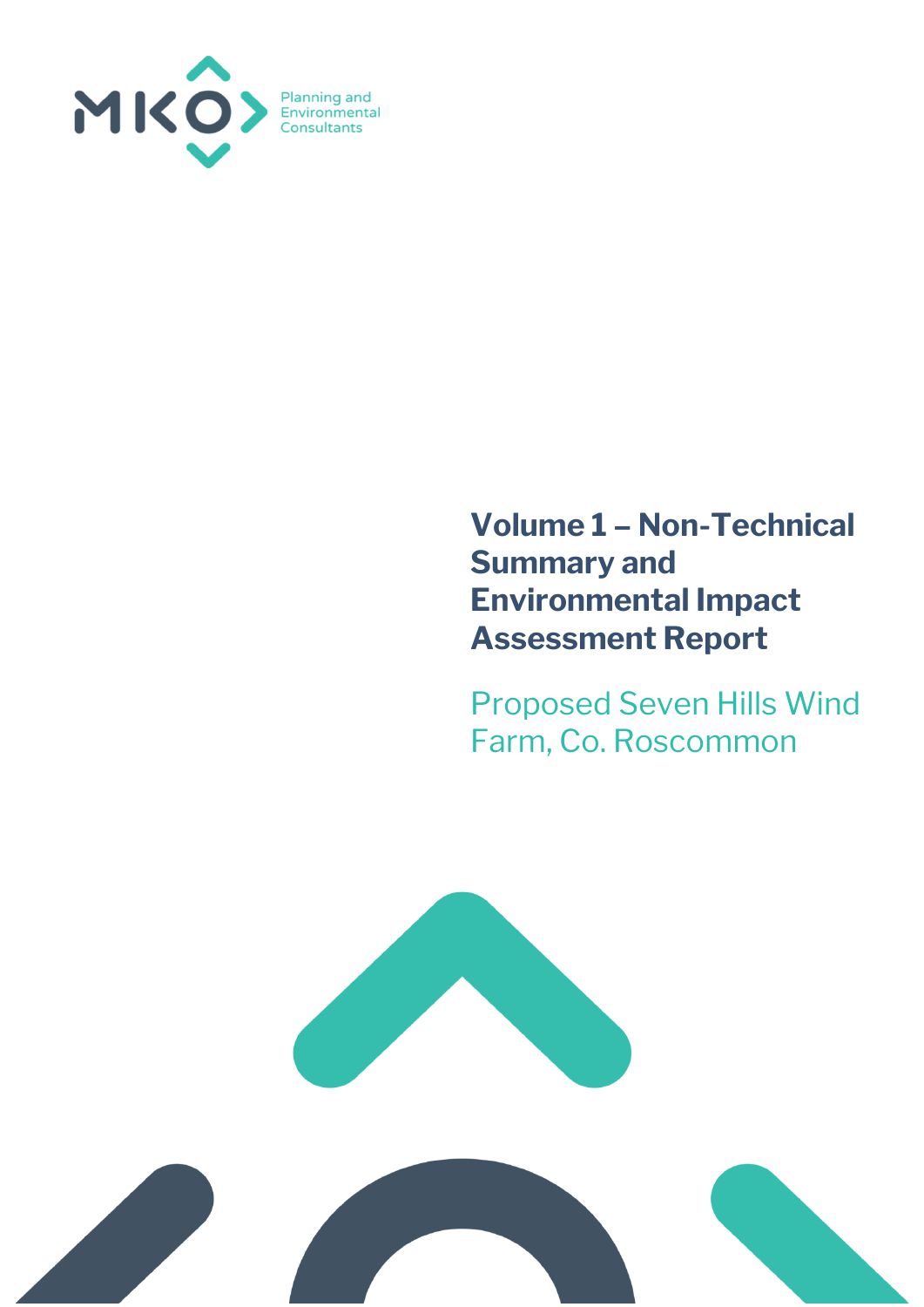# **DOCUMENT DETAILS**

| Client:               | <b>Energia Renewables ROI Ltd.</b>                                                           |
|-----------------------|----------------------------------------------------------------------------------------------|
| <b>Project Title:</b> | <b>Proposed Seven Hills Wind Farm, Co.</b><br><b>Roscommon</b>                               |
| Project Number:       | 190907                                                                                       |
| Document Title:       | <b>Volume 1 - Non-Technical Summary and</b><br><b>Environmental Impact Assessment Report</b> |
| Document File Name:   | Volume 1 EIAR Cover - 190907 - F                                                             |
| Prepared By:          | <b>MKO</b><br><b>Tuam Road</b><br>Galway<br><b>Ireland</b><br><b>H91 VW84</b>                |
|                       | Planning and<br>Environmental<br>Consultants                                                 |

| <b>Rev</b> | <b>Status</b> | <b>Date</b> | <b>Author(s)</b>           | <b>Approved By</b> |
|------------|---------------|-------------|----------------------------|--------------------|
| 01         | Final         | 03/06/2022  | ÓM, DN, PE,<br>JH, JW, MW, | <b>MW</b>          |
|            |               |             |                            |                    |
|            |               |             |                            |                    |
|            |               |             |                            |                    |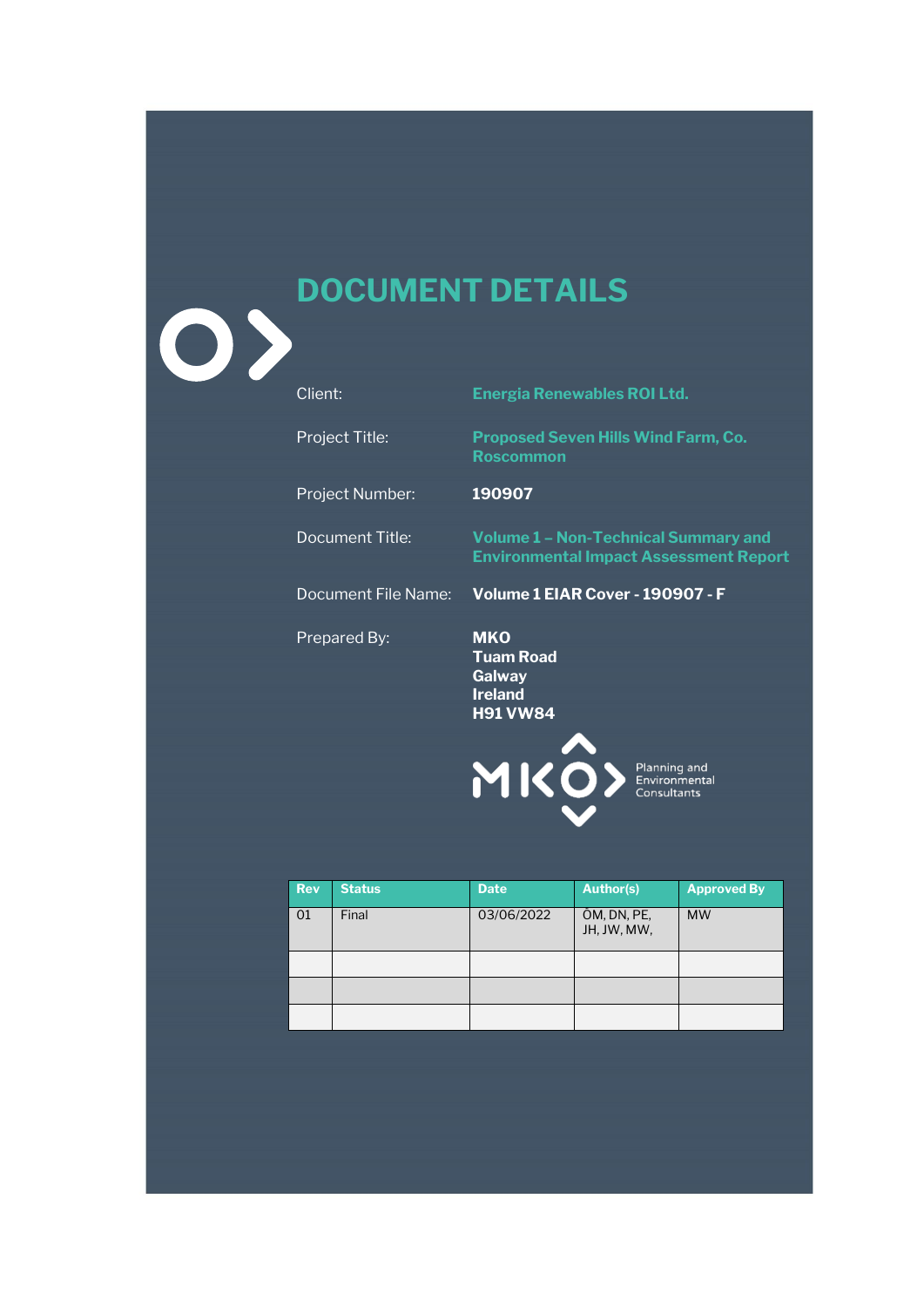

### **NON-TECHNICAL SUMMARY**

| 1. |                                                                           |  |
|----|---------------------------------------------------------------------------|--|
|    | 1.1                                                                       |  |
|    | 1.2                                                                       |  |
|    | 1.2.1                                                                     |  |
|    | 1.3                                                                       |  |
|    | 1.3.1                                                                     |  |
|    | 1.3.2                                                                     |  |
|    | 1.3.3                                                                     |  |
|    | Wind Energy Development Guidelines for Planning Authorities 1-14<br>1.3.4 |  |
|    | 1.4                                                                       |  |
|    | 1.5                                                                       |  |
|    | 1.5.1                                                                     |  |
|    | 1.6                                                                       |  |
|    | 1.6.1                                                                     |  |
|    | 1.6.2                                                                     |  |
|    | 1.6.3                                                                     |  |
|    | 1.6.4                                                                     |  |
|    | Reduction of Carbon Emissions and Other Greenhouse Gases 1-27<br>1.6.5    |  |
|    | 1.6.6                                                                     |  |
|    | 1.7                                                                       |  |
|    | 1.8                                                                       |  |
|    | 1.8.1                                                                     |  |
|    | 1.9                                                                       |  |
|    | 1.9.1                                                                     |  |
|    | 1.9.2                                                                     |  |
|    | 1.10                                                                      |  |
|    | 1.11                                                                      |  |
| 2. |                                                                           |  |
|    |                                                                           |  |
|    | 2.1                                                                       |  |
|    | 2.1.1                                                                     |  |
|    | 2.1.1.1<br>2.1.1.2                                                        |  |
|    | 2.1.1.3                                                                   |  |
|    | 2.1.1.4                                                                   |  |
|    | 2.1.1.5                                                                   |  |
|    | 2.2                                                                       |  |
|    | 2.2.1<br>2.2.1.1                                                          |  |
|    | 2.2.1.2                                                                   |  |
|    | 2.2.2                                                                     |  |
|    | 2.2.3                                                                     |  |
|    | 2.2.3.1                                                                   |  |
|    | 2.2.4                                                                     |  |
|    |                                                                           |  |
|    | 2.3                                                                       |  |
|    | 2.3.1                                                                     |  |
|    | 2.3.2<br>Wind Energy Applications Within 20km Application Boundary  2-34  |  |
|    | 2.3.3                                                                     |  |
|    | 2.3.4                                                                     |  |
|    | 2.3.5                                                                     |  |
|    | 2.4                                                                       |  |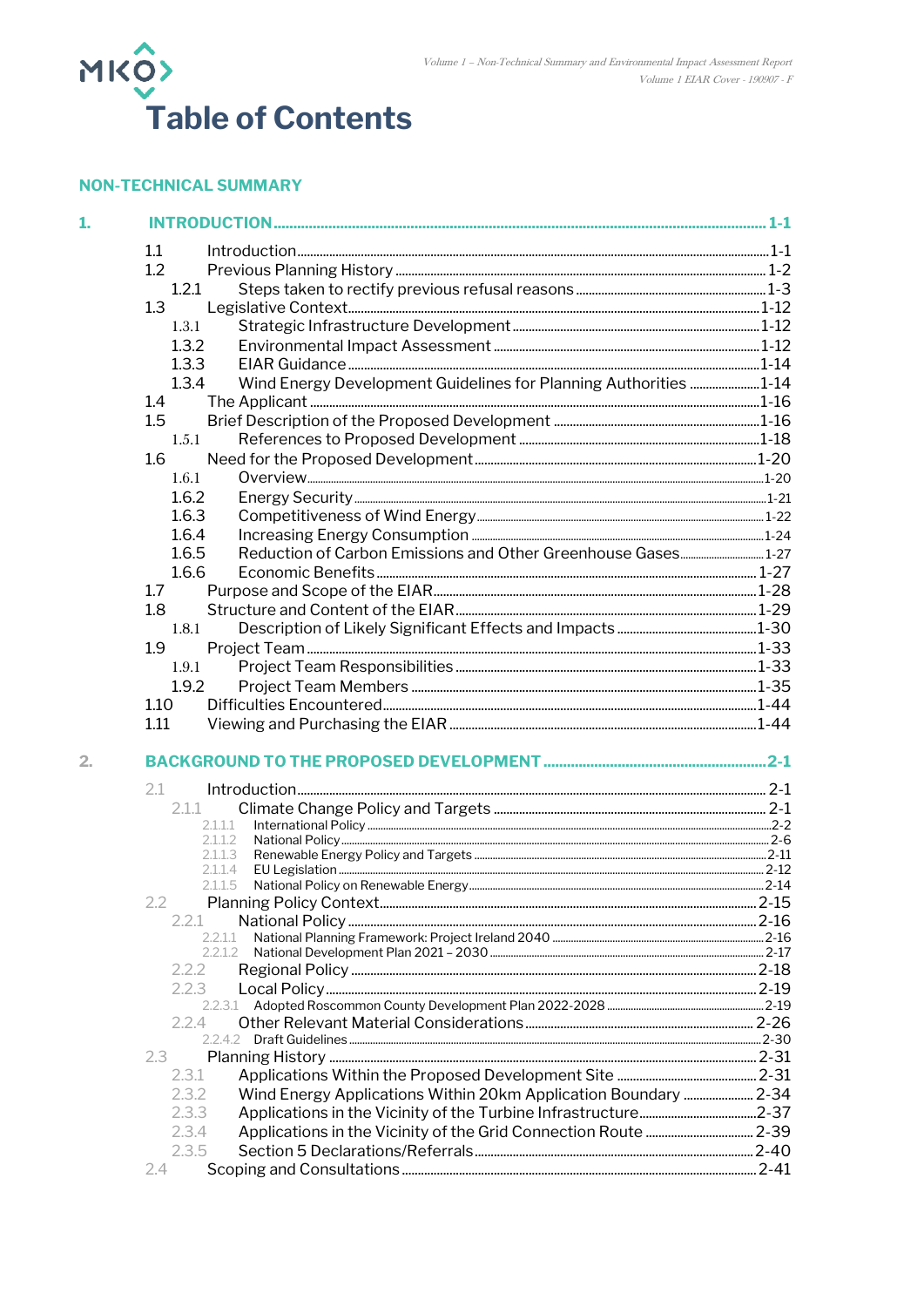

 $\overline{4}$ .

4.6

 $4.6.1$ 

|                  | 2.4.1                                                                        |  |
|------------------|------------------------------------------------------------------------------|--|
|                  | 2.4.1.1                                                                      |  |
|                  | 2.4.2                                                                        |  |
|                  | $2.5 -$                                                                      |  |
|                  | 2.5.1                                                                        |  |
|                  | 2.5.2                                                                        |  |
|                  | 2.5.3                                                                        |  |
|                  | 2.5.4                                                                        |  |
|                  | 2.6                                                                          |  |
|                  | 2.6.1                                                                        |  |
|                  | 2.6.2                                                                        |  |
|                  |                                                                              |  |
|                  |                                                                              |  |
|                  |                                                                              |  |
|                  | <b>CONSIDERATION OF REASONABLE ALTERNATIVES 3-1</b><br>З.                    |  |
| 3.1              |                                                                              |  |
|                  | 3.1.1                                                                        |  |
|                  | 3.1.2                                                                        |  |
|                  | 3.2                                                                          |  |
|                  | 3.3                                                                          |  |
|                  | 3.3.1                                                                        |  |
|                  | 3.3.2                                                                        |  |
|                  | 3.4                                                                          |  |
|                  | 3.4.1                                                                        |  |
|                  | 3.4.2                                                                        |  |
| 3.5              |                                                                              |  |
| 3.6              |                                                                              |  |
| 3.7              |                                                                              |  |
|                  | 3.7.1                                                                        |  |
|                  | 3.7.2                                                                        |  |
| 3.8 <sub>2</sub> |                                                                              |  |
| 3.9              |                                                                              |  |
|                  |                                                                              |  |
|                  |                                                                              |  |
| 4.1              |                                                                              |  |
| 4.2              |                                                                              |  |
| 4.3              |                                                                              |  |
|                  | 4.3.1                                                                        |  |
|                  | 4.3.2                                                                        |  |
|                  | Deliveries of Stone and Ready-Mix Concrete from Quarries 4-21<br>4.3.3       |  |
|                  | 4.3.4                                                                        |  |
|                  | 4.3.5                                                                        |  |
|                  | 4.3.6                                                                        |  |
|                  | 437                                                                          |  |
|                  | Proposed Upgrade works at Athlone 110kV Electricity Substation 4-37<br>4.3.8 |  |
|                  | 4.3.9                                                                        |  |
|                  | 4.3.10                                                                       |  |
|                  | 4.3.11                                                                       |  |
|                  | 4.4                                                                          |  |
|                  | 4.4.1                                                                        |  |
|                  | 4.4.2                                                                        |  |
|                  | 4.4.3                                                                        |  |
|                  | 444                                                                          |  |
| 4.5              |                                                                              |  |
|                  | 4.5.1                                                                        |  |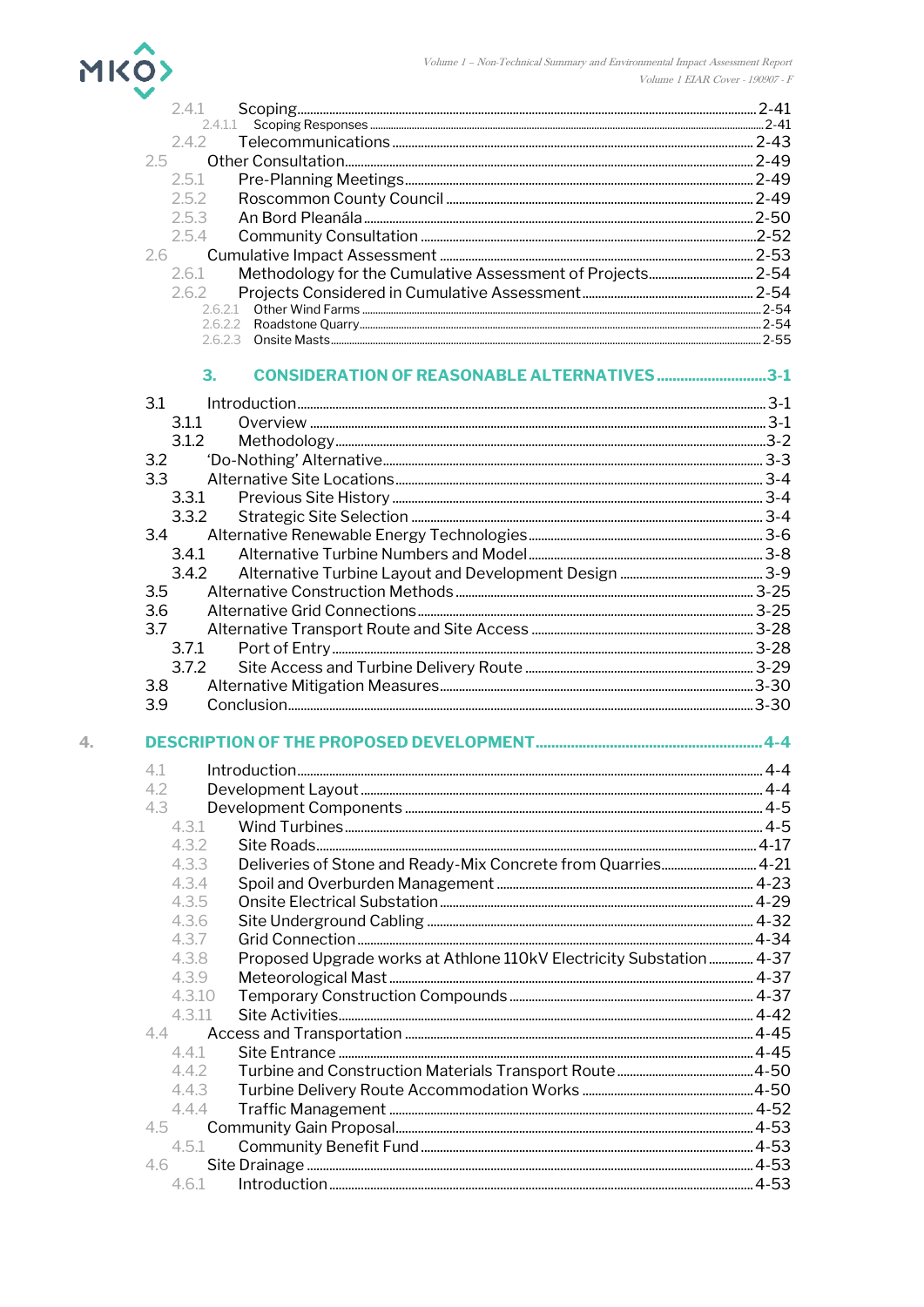## MKO

| 4.6.2                                                                              |  |
|------------------------------------------------------------------------------------|--|
| 4.6.3                                                                              |  |
| 4.6.4                                                                              |  |
| 4.6.5                                                                              |  |
| 4.6.6                                                                              |  |
| 4.6.7                                                                              |  |
| 4.6.8                                                                              |  |
| 4.7                                                                                |  |
| 4.7.1                                                                              |  |
| 4.7.2                                                                              |  |
| 4.8                                                                                |  |
| 4.8.1                                                                              |  |
| 4.8.2                                                                              |  |
| 4.8.3                                                                              |  |
| 4.8.4                                                                              |  |
| 4.8.5                                                                              |  |
| 4.8.6                                                                              |  |
| Watercourse Crossings on Grid Connection and Connector Cable Route 4-71<br>4.8.7   |  |
| 4.8.8                                                                              |  |
| 4.9                                                                                |  |
| 4.10                                                                               |  |
|                                                                                    |  |
|                                                                                    |  |
| 5.1                                                                                |  |
| 5.1.1                                                                              |  |
| 5.2                                                                                |  |
| 5.2.1                                                                              |  |
|                                                                                    |  |
| 5.2.2                                                                              |  |
| 5.2.3                                                                              |  |
| 5.2.4                                                                              |  |
| 5.2.5                                                                              |  |
| 5.2.6                                                                              |  |
|                                                                                    |  |
| 5.2.6.3 Employment and Investment Potential in the Irish Wind Energy Industry5-7   |  |
| 5.2.7                                                                              |  |
| 5.2.8                                                                              |  |
| 5.2.8.1                                                                            |  |
|                                                                                    |  |
| 5.3                                                                                |  |
| 5.3.1                                                                              |  |
| 5.3.2                                                                              |  |
| 5.3.3                                                                              |  |
|                                                                                    |  |
|                                                                                    |  |
| 5.4                                                                                |  |
| 5.4.1                                                                              |  |
| 5.4.1.1                                                                            |  |
|                                                                                    |  |
|                                                                                    |  |
| Public Perceptions of Wind Power in Scotland and Ireland Survey 2005.5-17<br>5.4.2 |  |
| 5.4.2.1                                                                            |  |
|                                                                                    |  |
|                                                                                    |  |
| 5.4.3                                                                              |  |
| 5.5                                                                                |  |
| 5.5.1                                                                              |  |
|                                                                                    |  |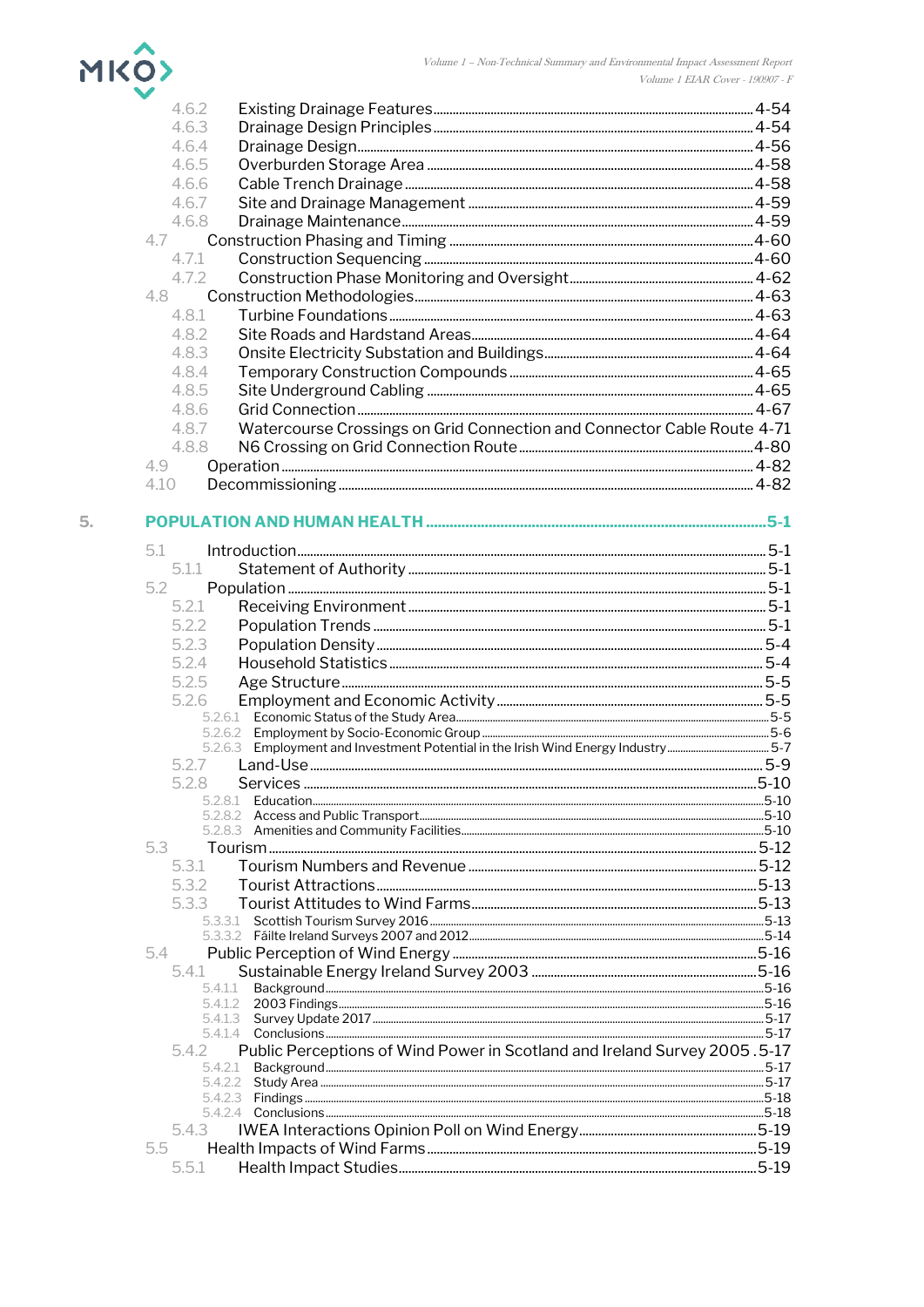

|      | 5.5.2                                                                               |  |
|------|-------------------------------------------------------------------------------------|--|
|      | 5.5.3                                                                               |  |
|      | 5.5.4                                                                               |  |
|      | Vulnerability of the Project to Natural Disasters and Major Accidents 5-25<br>5.5.5 |  |
|      | 5.6                                                                                 |  |
|      | 5.7                                                                                 |  |
|      | 5.7.1                                                                               |  |
|      | 5.7.2                                                                               |  |
|      | 5.7.3                                                                               |  |
|      | 5.7.4                                                                               |  |
|      |                                                                                     |  |
|      |                                                                                     |  |
|      |                                                                                     |  |
|      | 5.7.5                                                                               |  |
|      |                                                                                     |  |
|      |                                                                                     |  |
| 5.8  | 5.9                                                                                 |  |
|      | Likely Significant Impacts and Associated Mitigation Measures  5-52                 |  |
|      | 5.9.1                                                                               |  |
|      | 592                                                                                 |  |
|      |                                                                                     |  |
|      |                                                                                     |  |
|      |                                                                                     |  |
|      |                                                                                     |  |
|      | 5.9.2.7                                                                             |  |
|      | 5.9.2.8                                                                             |  |
|      |                                                                                     |  |
|      | 5.9.3                                                                               |  |
|      |                                                                                     |  |
|      |                                                                                     |  |
|      |                                                                                     |  |
|      |                                                                                     |  |
|      |                                                                                     |  |
|      | 5.9.4                                                                               |  |
|      | 5.9.5                                                                               |  |
|      |                                                                                     |  |
|      |                                                                                     |  |
|      |                                                                                     |  |
|      |                                                                                     |  |
| 5.10 |                                                                                     |  |
|      |                                                                                     |  |
| 6.1  |                                                                                     |  |
| 6.2  |                                                                                     |  |
| 6.3  | Scoping/Review of Relevant Guidance and Sources of Consultation  6-7                |  |
|      | 6.3.1                                                                               |  |
| 6.4  |                                                                                     |  |
|      | 6.4.1                                                                               |  |
|      | 6.4.2                                                                               |  |
|      | 6.4.3                                                                               |  |
|      |                                                                                     |  |

| 5 |  |  |
|---|--|--|
|   |  |  |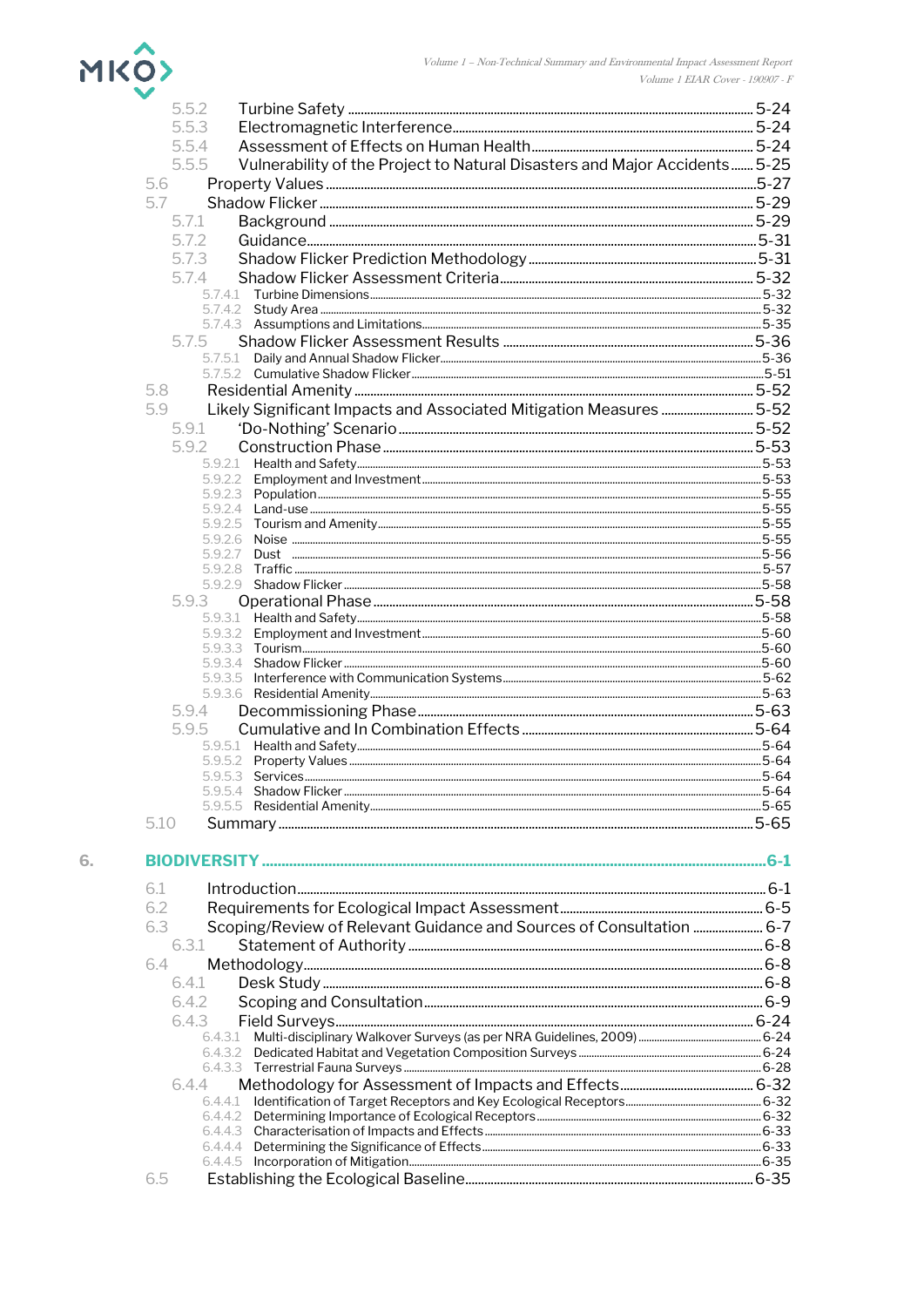

| 6.5.1                                                                                          |  |
|------------------------------------------------------------------------------------------------|--|
| 6.5.1.1                                                                                        |  |
| 6.5.1.2                                                                                        |  |
| 6.5.1.3                                                                                        |  |
| 6.5.1.4                                                                                        |  |
| 6.5.1.5<br>6.5.1.6                                                                             |  |
| 6.5.1.7                                                                                        |  |
|                                                                                                |  |
|                                                                                                |  |
|                                                                                                |  |
|                                                                                                |  |
|                                                                                                |  |
|                                                                                                |  |
| 6.6                                                                                            |  |
| Description of Habitats and Flora within the Ecological Survey Area  6-61<br>6.6.1             |  |
| 6.6.1.1                                                                                        |  |
|                                                                                                |  |
|                                                                                                |  |
| 6.6.1.4<br>6.6.1.5                                                                             |  |
|                                                                                                |  |
| 6.6.1.7                                                                                        |  |
|                                                                                                |  |
|                                                                                                |  |
|                                                                                                |  |
|                                                                                                |  |
|                                                                                                |  |
| 6.6.2                                                                                          |  |
|                                                                                                |  |
| 6.6.2.2 Eroding/upland rivers (FW1) and associated aquatic habitats and related species6-80    |  |
|                                                                                                |  |
|                                                                                                |  |
| 6.6.2.6 Spoil and bare ground (ED2), Recolonising bare ground (ED3) & Buildings and artificial |  |
|                                                                                                |  |
|                                                                                                |  |
| 6.6.3                                                                                          |  |
|                                                                                                |  |
| 6.6.3.2 Otter 6-82                                                                             |  |
| 6.6.3.3 <b>Bats 6-85</b>                                                                       |  |
| 6.6.4                                                                                          |  |
| 6.7                                                                                            |  |
|                                                                                                |  |
| 6.7.2                                                                                          |  |
| 6.7.3                                                                                          |  |
|                                                                                                |  |
|                                                                                                |  |
| 6.7.4                                                                                          |  |
|                                                                                                |  |
|                                                                                                |  |
| Likely Significant Effects During Decommissioning phase  6-111<br>6.7.5                        |  |
| 6.8                                                                                            |  |
| 6.8.1                                                                                          |  |
|                                                                                                |  |
| 6.8.2                                                                                          |  |
|                                                                                                |  |
| 6.8.3                                                                                          |  |
|                                                                                                |  |
| 6.8.4                                                                                          |  |
| 6.9                                                                                            |  |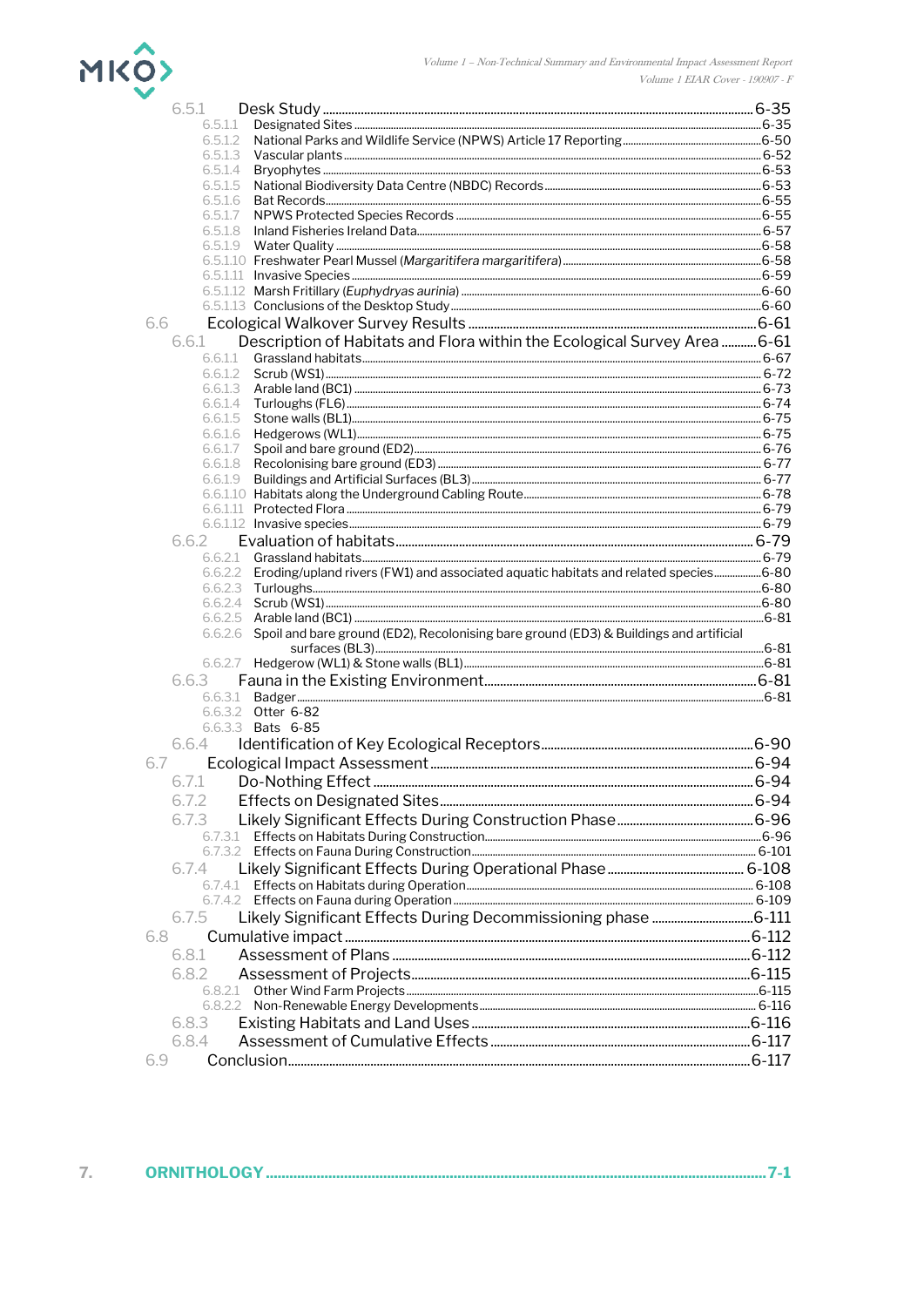

| 7.1     |                                                                           |  |
|---------|---------------------------------------------------------------------------|--|
| 7.1.1   |                                                                           |  |
| 7.1.2   |                                                                           |  |
| 7.1.3   |                                                                           |  |
| 7.1.3.1 | Impacts on Species which do not represent Valued Ornithological Receptors |  |
|         |                                                                           |  |
| 7.2     |                                                                           |  |
| 7.2.1   |                                                                           |  |
| 7.2.2   |                                                                           |  |
| 7.2.3   |                                                                           |  |
| 7.2.4   |                                                                           |  |
| 7.2.5   |                                                                           |  |
| 7.3     |                                                                           |  |
| 7.3.1   |                                                                           |  |
| 7.3.2   |                                                                           |  |
| 7.4     |                                                                           |  |
|         |                                                                           |  |
| 7.5     |                                                                           |  |
| 7.5.1   |                                                                           |  |
| 7.5.2   |                                                                           |  |
| 7.5.3   |                                                                           |  |
| 7.5.4   |                                                                           |  |
| 7.5.5   |                                                                           |  |
| 7.5.6   |                                                                           |  |
| 7.6     |                                                                           |  |
| 7.6.1   |                                                                           |  |
| 7.6.2   |                                                                           |  |
| 7.7     |                                                                           |  |
| 7.8     |                                                                           |  |
| 7.9     |                                                                           |  |
| 8.1     |                                                                           |  |
| 8.1.1   |                                                                           |  |
| 8.1.2   |                                                                           |  |
| 8.1.3   |                                                                           |  |
| 8.1.4   |                                                                           |  |
| 8.2     |                                                                           |  |
| 8.2.1   |                                                                           |  |
| 8.2.2   |                                                                           |  |
| 8.2.3   |                                                                           |  |
| 8.2.4   |                                                                           |  |
| 8.3     |                                                                           |  |
| 8.3.1   |                                                                           |  |
|         | 8.3.1.1                                                                   |  |
|         |                                                                           |  |
|         |                                                                           |  |
| 8.3.2   |                                                                           |  |
|         | 8.3.2.1                                                                   |  |
|         |                                                                           |  |
|         |                                                                           |  |
| 8.3.3   |                                                                           |  |
|         |                                                                           |  |
|         |                                                                           |  |
| 8.3.4   |                                                                           |  |
|         |                                                                           |  |
|         |                                                                           |  |
|         |                                                                           |  |
| 8.3.5   |                                                                           |  |
| 8.3.6   |                                                                           |  |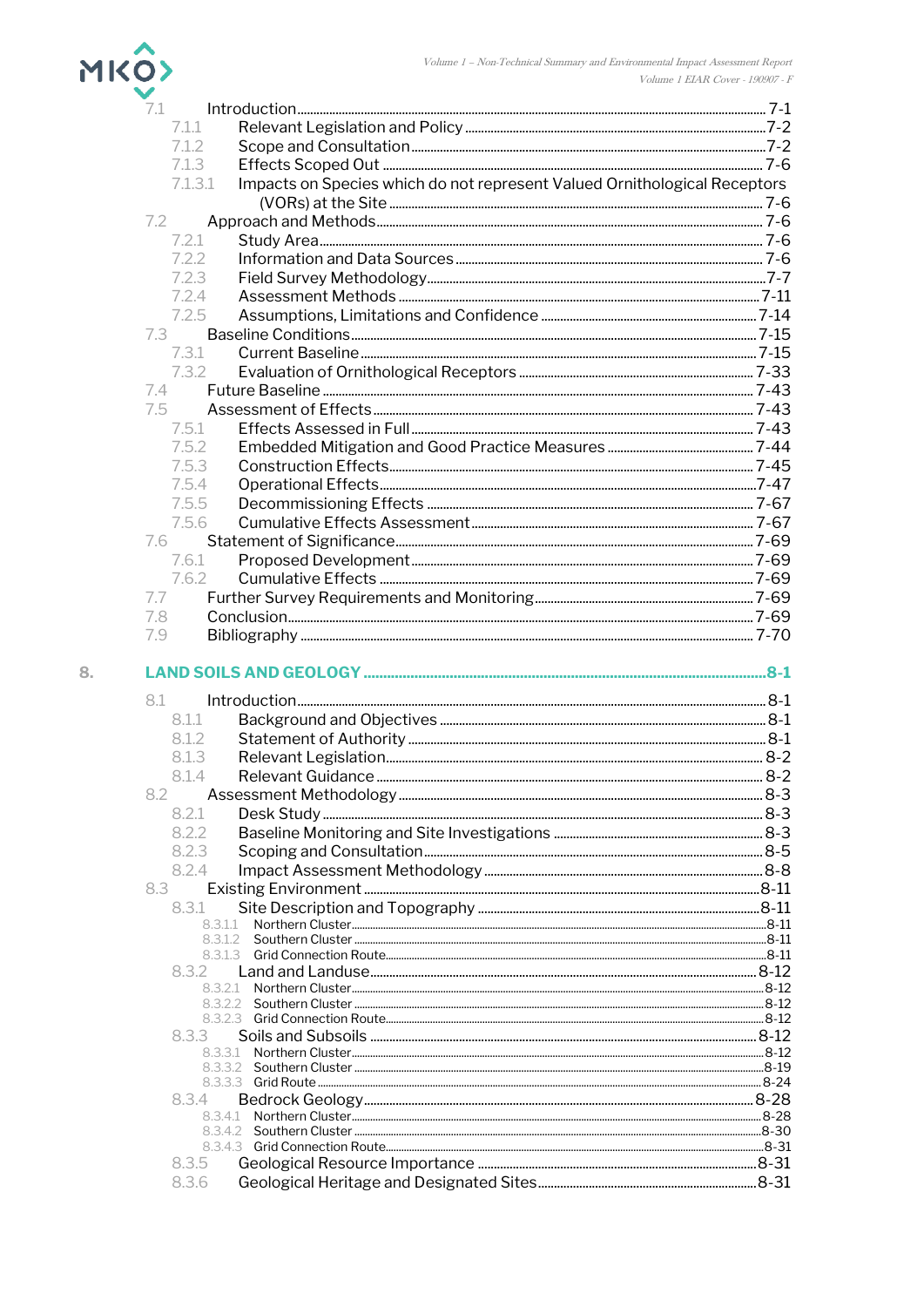

| 8.3.7         |                                                                             |  |
|---------------|-----------------------------------------------------------------------------|--|
|               | 8.3.7.1                                                                     |  |
| 8.3.8         |                                                                             |  |
|               | 8.3.8.1                                                                     |  |
|               | 8.3.8.2 Karst 8-36                                                          |  |
| 8.4           |                                                                             |  |
| 8.4.1         |                                                                             |  |
| 842           |                                                                             |  |
| 8.5           |                                                                             |  |
| 8.5.1         |                                                                             |  |
| 8.5.2         | Construction Phase - Likely Significant Effects and Mitigation Measures 8-  |  |
|               | 42                                                                          |  |
|               | 8.5.2.1                                                                     |  |
|               | 8.5.2.2                                                                     |  |
|               | 8.5.2.3<br>8.5.2.4                                                          |  |
|               |                                                                             |  |
|               |                                                                             |  |
|               |                                                                             |  |
|               |                                                                             |  |
| 8.5.3         |                                                                             |  |
| 8.5.4         | Operational Phase - Likely Significant Effects and Mitigation Measures8-51  |  |
| 8.5.5         | Decommissioning Phase - Likely Significant Effects and Mitigation Measures  |  |
|               |                                                                             |  |
| 8.5.6         |                                                                             |  |
| 8.5.7         |                                                                             |  |
| 8.5.8         |                                                                             |  |
| 9.1           |                                                                             |  |
| 9.1.1         |                                                                             |  |
| 9.1.2         |                                                                             |  |
| 9.1.3         |                                                                             |  |
|               | 9.1.3.1                                                                     |  |
| 9.1.4         |                                                                             |  |
| 9.1.5         |                                                                             |  |
| $9.2^{\circ}$ |                                                                             |  |
| 9.2.1         |                                                                             |  |
| 9.2.2         | Site Investigations & Seasonal Hydrological & Hydrogeological Monitoring 9- |  |
|               | 8                                                                           |  |
| 9.2.3         |                                                                             |  |
| 9.2.4         |                                                                             |  |
| 9.3           |                                                                             |  |
| 9.3.1         |                                                                             |  |
| 9.3.1.1       |                                                                             |  |
|               |                                                                             |  |
|               | 9.3.1.2                                                                     |  |
|               |                                                                             |  |
| 9.3.2         |                                                                             |  |
| 9.3.3         |                                                                             |  |
| 9.3.4         |                                                                             |  |
| 9.3.5         |                                                                             |  |
| 9.3.6         |                                                                             |  |
| 9.3.7         |                                                                             |  |
|               |                                                                             |  |
|               |                                                                             |  |
|               | 9.3.7.4                                                                     |  |
| 9.3.7.5       | 9.3.7.6                                                                     |  |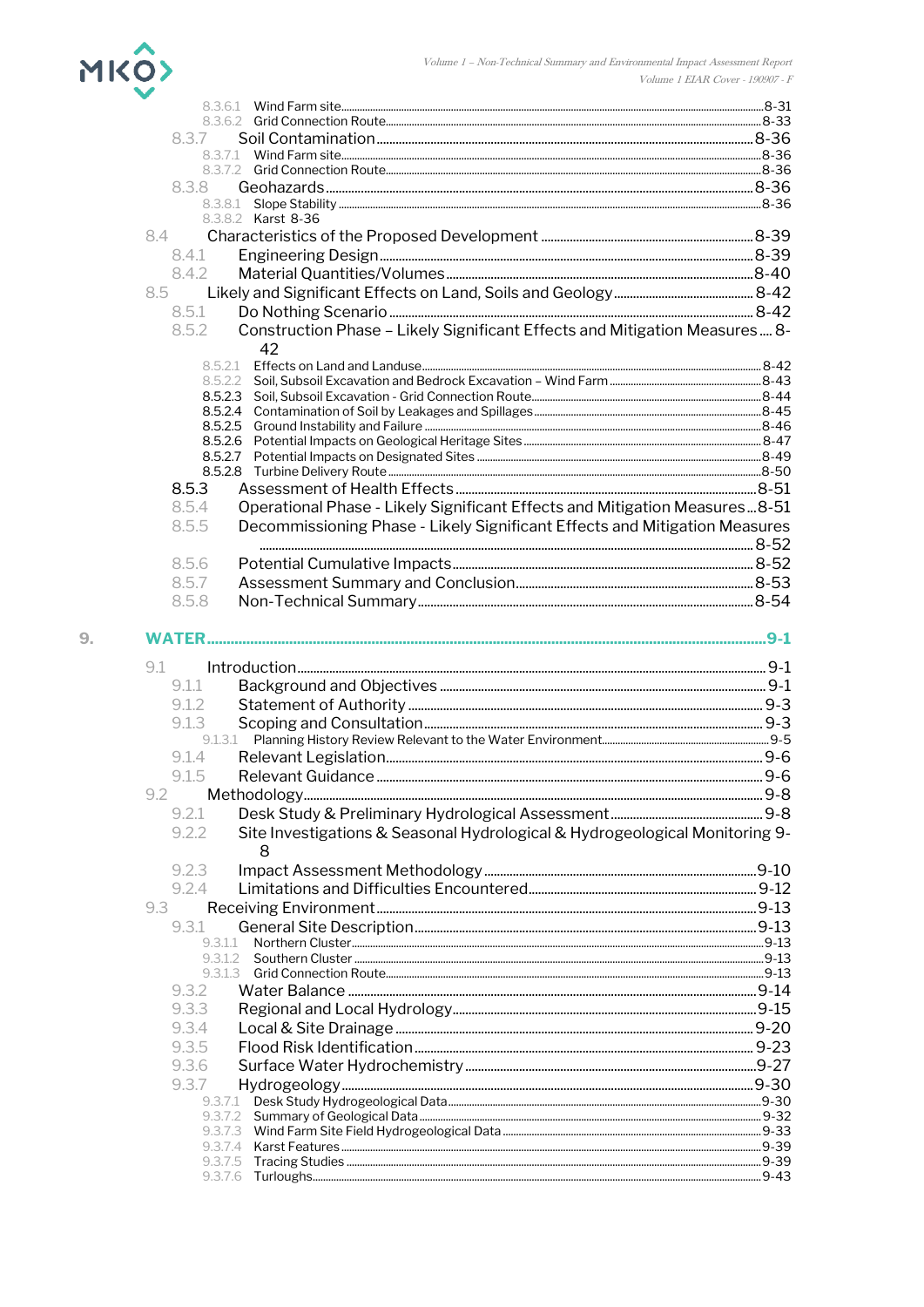

| 9.3.8                                                                                            |  |
|--------------------------------------------------------------------------------------------------|--|
| 9.3.9                                                                                            |  |
| 9.3.10                                                                                           |  |
| 9.3.11                                                                                           |  |
| 9.3.12                                                                                           |  |
|                                                                                                  |  |
| 9.3.13                                                                                           |  |
| 9.3.14                                                                                           |  |
|                                                                                                  |  |
| 9.4                                                                                              |  |
| 9.4.1                                                                                            |  |
| 9.4.2                                                                                            |  |
| 9.4.2.1 Earthworks (Removal of Vegetation Cover, Excavations and Stock Piling) Resulting in      |  |
|                                                                                                  |  |
| 9.4.2.2 Potential Effects on Groundwater Flows and Levels due to alteration of recharge 9-87     |  |
| 9.4.2.3 Potential Effects on Groundwater Levels and Local Groundwater Well Supplies During       |  |
|                                                                                                  |  |
| 9.4.2.4 Potential Effects on Surface Water and topographically downgradient Surface Water bodies |  |
|                                                                                                  |  |
| 9.4.2.6 Groundwater and Surface Water Contamination from Wastewater Disposal 9-94                |  |
|                                                                                                  |  |
|                                                                                                  |  |
|                                                                                                  |  |
|                                                                                                  |  |
|                                                                                                  |  |
|                                                                                                  |  |
|                                                                                                  |  |
| 9.4.3                                                                                            |  |
| 9.4.3.1 Progressive Replacement of Natural Surface with Lower Permeability Surfaces  9-109       |  |
|                                                                                                  |  |
|                                                                                                  |  |
| 9.4.3.4 Potential Hydrological and Hydrogeological Effects on Designated Sites9-115              |  |
| 9.4.4                                                                                            |  |
| 9.4.5                                                                                            |  |
|                                                                                                  |  |
|                                                                                                  |  |
|                                                                                                  |  |
|                                                                                                  |  |
|                                                                                                  |  |
|                                                                                                  |  |
|                                                                                                  |  |
| 10.1                                                                                             |  |
| 10.1.1                                                                                           |  |
|                                                                                                  |  |
|                                                                                                  |  |
| 10.1.2                                                                                           |  |
|                                                                                                  |  |
| 10.1.3                                                                                           |  |
| 10.1.4                                                                                           |  |
|                                                                                                  |  |
|                                                                                                  |  |
|                                                                                                  |  |
|                                                                                                  |  |
|                                                                                                  |  |
| 10.1.4.6 Dust 10-9                                                                               |  |
| Likely Significant Effects and Associated Mitigation Measures 10-9<br>10.1.5                     |  |
|                                                                                                  |  |
|                                                                                                  |  |
|                                                                                                  |  |
|                                                                                                  |  |
| 10.2                                                                                             |  |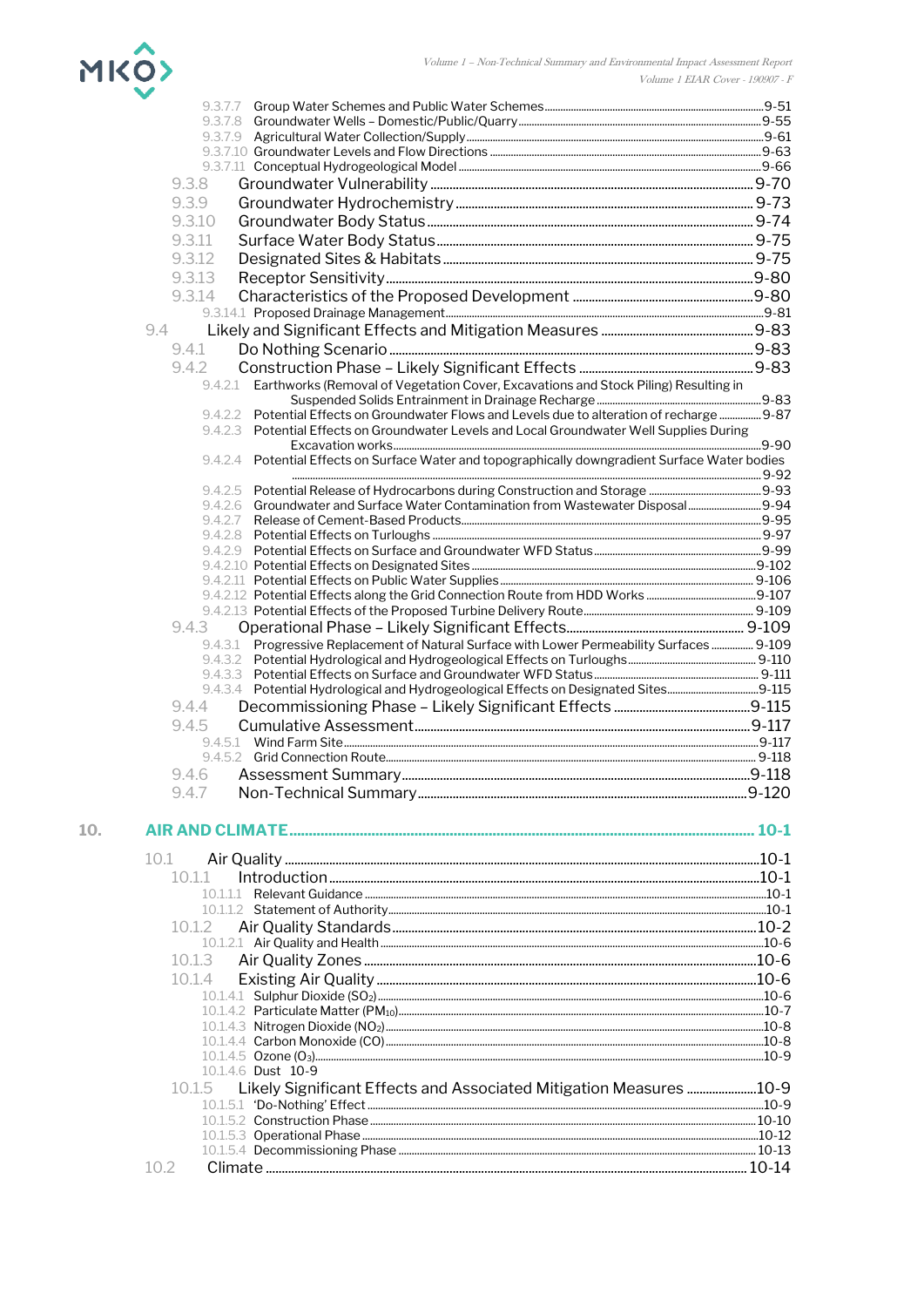

|     | 10.2.1                                                                            |  |
|-----|-----------------------------------------------------------------------------------|--|
|     |                                                                                   |  |
|     |                                                                                   |  |
|     |                                                                                   |  |
|     | 10.2.2                                                                            |  |
|     | 10.2.3                                                                            |  |
|     | Calculating Carbon Losses and Savings from the Proposed Development.10-<br>10.2.4 |  |
|     | 26                                                                                |  |
|     |                                                                                   |  |
|     |                                                                                   |  |
|     |                                                                                   |  |
|     | Likely Significant Effects and Associated Mitigation Measures 10-29<br>10.2.5     |  |
|     |                                                                                   |  |
|     |                                                                                   |  |
|     |                                                                                   |  |
|     | 10.3                                                                              |  |
| 11. |                                                                                   |  |
|     |                                                                                   |  |
|     | 11.1                                                                              |  |
|     | 11.1.1<br>11 1 2                                                                  |  |
|     | 11.2                                                                              |  |
|     | 11.3                                                                              |  |
|     | 11.3.1                                                                            |  |
|     | 11.3.2                                                                            |  |
|     |                                                                                   |  |
|     |                                                                                   |  |
|     | 11.3.3                                                                            |  |
|     |                                                                                   |  |
|     | 11.3.4                                                                            |  |
|     |                                                                                   |  |
|     |                                                                                   |  |
|     |                                                                                   |  |
|     |                                                                                   |  |
|     |                                                                                   |  |
|     | 11.3.5                                                                            |  |
|     |                                                                                   |  |
|     |                                                                                   |  |
|     |                                                                                   |  |
|     |                                                                                   |  |
|     |                                                                                   |  |
|     | 11.3.7                                                                            |  |
|     |                                                                                   |  |
|     |                                                                                   |  |
|     |                                                                                   |  |
|     | 11.3.8                                                                            |  |
|     | 11.4                                                                              |  |
|     | 11.4.1                                                                            |  |
|     |                                                                                   |  |
|     |                                                                                   |  |
|     |                                                                                   |  |
|     |                                                                                   |  |
|     |                                                                                   |  |
|     |                                                                                   |  |
|     |                                                                                   |  |
|     | 11.4.2                                                                            |  |
|     |                                                                                   |  |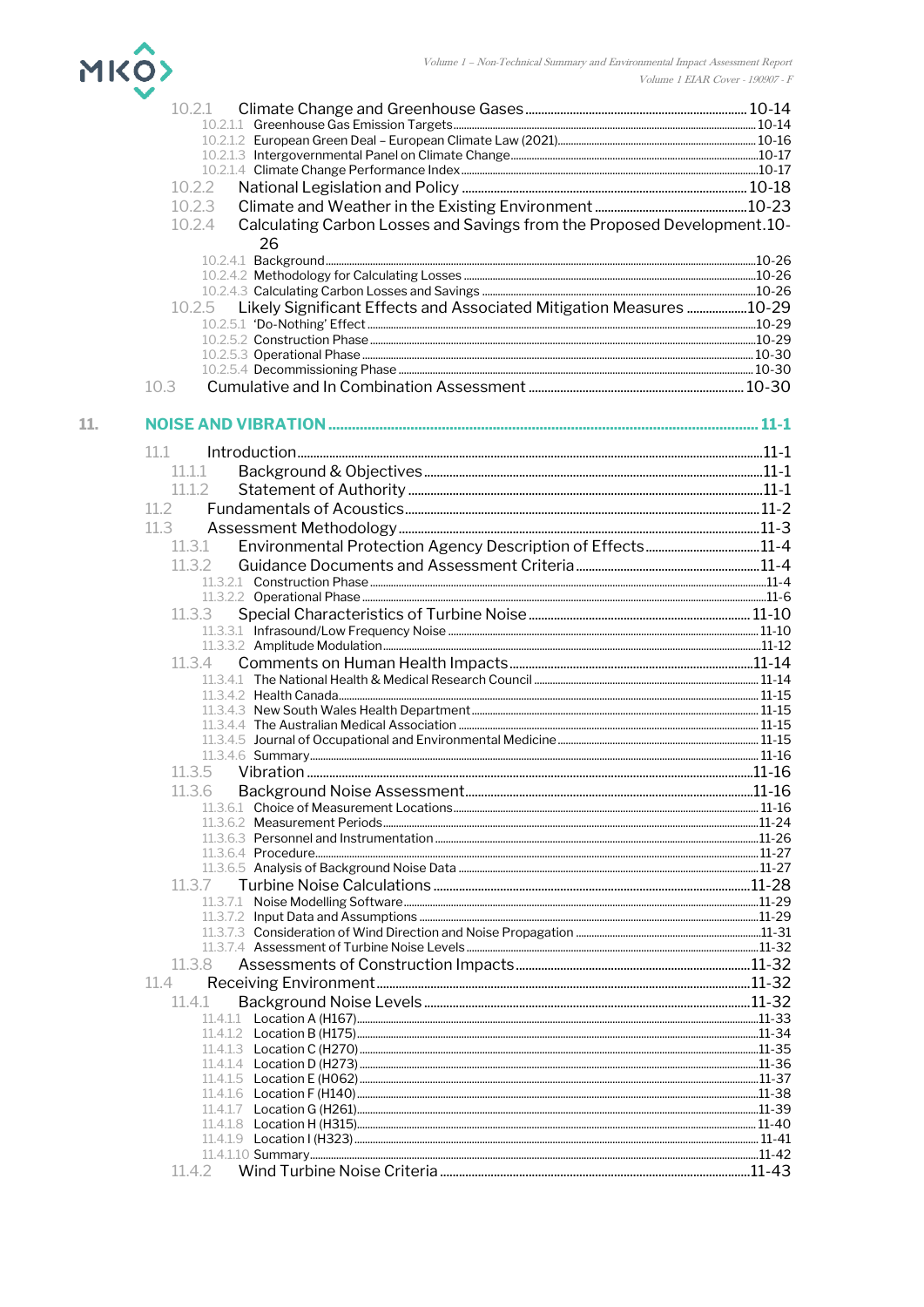

|     | 11.5<br>Likely Significant Effects and Associated Mitigation Measures 11-45                      |  |
|-----|--------------------------------------------------------------------------------------------------|--|
|     | 11.5.1                                                                                           |  |
|     | 11.5.2                                                                                           |  |
|     | 11.5.2.1 Turbines, Hardstands, Met Mast, Substation, Grid Connection, Internal Roads and Turbine |  |
|     |                                                                                                  |  |
|     |                                                                                                  |  |
|     | 11.5.3                                                                                           |  |
|     |                                                                                                  |  |
|     |                                                                                                  |  |
|     |                                                                                                  |  |
|     | 11.5.4                                                                                           |  |
|     |                                                                                                  |  |
|     |                                                                                                  |  |
|     | 11.5.5                                                                                           |  |
|     |                                                                                                  |  |
|     | 11.5.6                                                                                           |  |
|     |                                                                                                  |  |
|     | 11.6                                                                                             |  |
|     | 11.6.1                                                                                           |  |
|     | 11.6.2                                                                                           |  |
|     | 11.6.2.1 Turbines, Hardstands, Met Mast, Substation, Grid Connection, Site Accesses and Internal |  |
|     |                                                                                                  |  |
|     |                                                                                                  |  |
|     | 11.6.3                                                                                           |  |
|     | 11.6.3.1 Noise 11-58                                                                             |  |
|     |                                                                                                  |  |
|     | 11.6.4                                                                                           |  |
|     | 11.6.5                                                                                           |  |
|     | 11.7                                                                                             |  |
| 12. |                                                                                                  |  |
|     |                                                                                                  |  |
|     | 12.1                                                                                             |  |
|     | 12.1.1                                                                                           |  |
|     | 12.1.2                                                                                           |  |
|     | 12.1.3                                                                                           |  |
|     | 12.1.4                                                                                           |  |
|     | 12.1.5                                                                                           |  |
|     |                                                                                                  |  |
|     | 12.1.6                                                                                           |  |
|     | 12.1.7                                                                                           |  |
|     | 12.2                                                                                             |  |
|     | Scope and Definition of Landscape and Visual Impact Assessment (LVIA)<br>12.2.1                  |  |
|     |                                                                                                  |  |
|     | 12.2.2                                                                                           |  |
|     | 12.2.3                                                                                           |  |
|     | 12.2.4                                                                                           |  |
|     | 12.3                                                                                             |  |
|     |                                                                                                  |  |
|     | ZTV Mapping: Theoretical Visibility of the Proposed Development.  12-9<br>12.3.1                 |  |
|     | 12.3.2                                                                                           |  |
|     | 12.3.3                                                                                           |  |
|     |                                                                                                  |  |
|     | 12.4                                                                                             |  |
|     | 12.4.1                                                                                           |  |
|     |                                                                                                  |  |
|     |                                                                                                  |  |
|     | 12.4.2                                                                                           |  |
|     |                                                                                                  |  |
|     | The Wind Energy Development Guidelines for Planning Authorities<br>12.4.3                        |  |
|     |                                                                                                  |  |
|     | 12.4.4                                                                                           |  |
|     |                                                                                                  |  |
|     |                                                                                                  |  |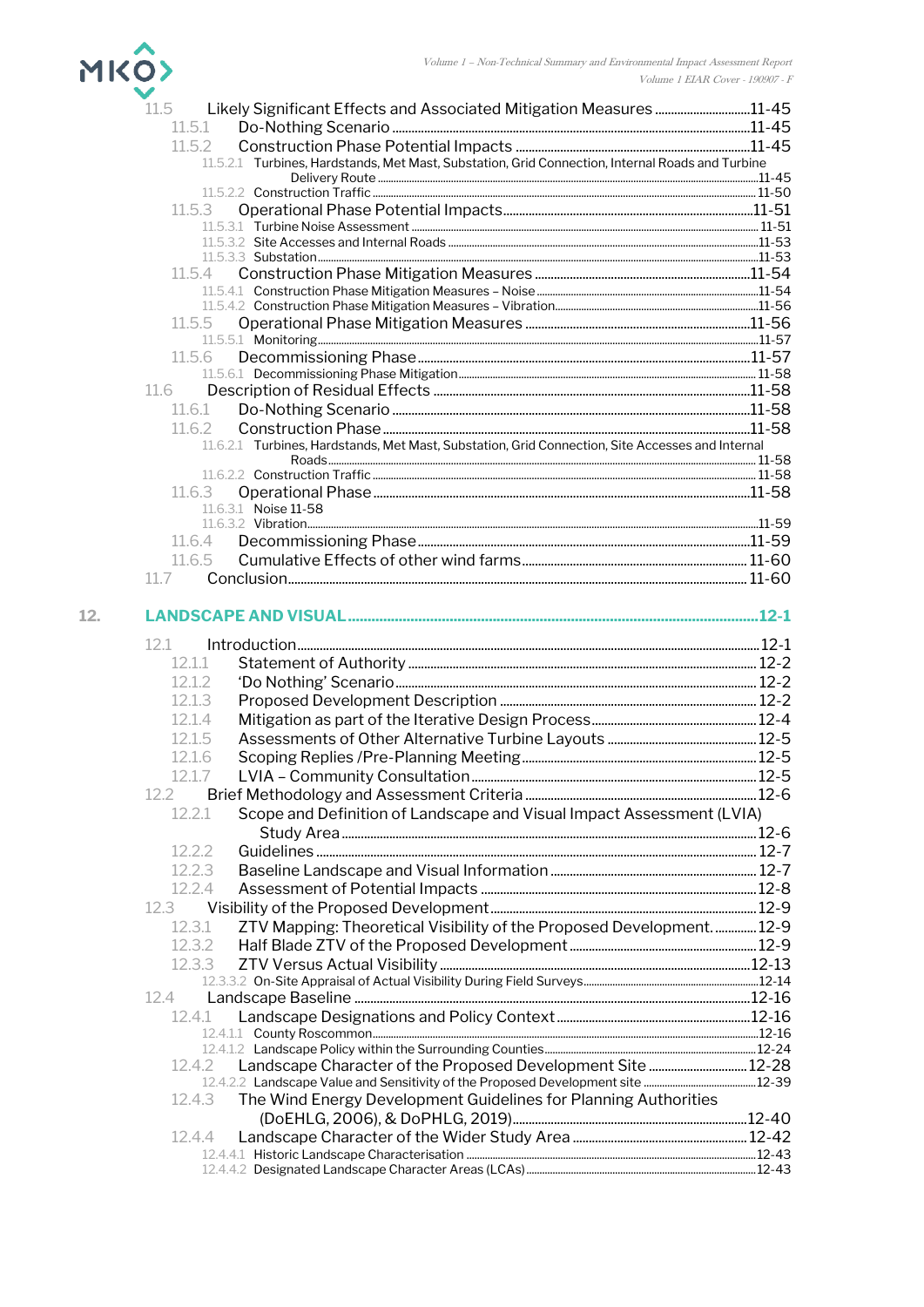

|     | 125                                                                        |  |
|-----|----------------------------------------------------------------------------|--|
|     | 12.5.1                                                                     |  |
|     |                                                                            |  |
|     |                                                                            |  |
|     |                                                                            |  |
|     |                                                                            |  |
|     |                                                                            |  |
|     | 12.5.2                                                                     |  |
|     | 12.5.3                                                                     |  |
|     | 12.6                                                                       |  |
|     | 127                                                                        |  |
|     | 12.7.1                                                                     |  |
|     | 12.7.2                                                                     |  |
|     |                                                                            |  |
|     |                                                                            |  |
|     | 12.7.3                                                                     |  |
|     |                                                                            |  |
|     |                                                                            |  |
|     |                                                                            |  |
|     |                                                                            |  |
|     | 12.7.4                                                                     |  |
|     | 12.8                                                                       |  |
|     |                                                                            |  |
| 13. |                                                                            |  |
|     |                                                                            |  |
|     | 13.1                                                                       |  |
|     | 13.1.1                                                                     |  |
|     | 13.1.2                                                                     |  |
|     | 13.2                                                                       |  |
|     | 13.2.1                                                                     |  |
|     | 13.2.2                                                                     |  |
|     | 13.2.3                                                                     |  |
|     | 13.2.4                                                                     |  |
|     | 13.2.5                                                                     |  |
|     | 13.2.6                                                                     |  |
|     | 13.3                                                                       |  |
|     | 13.3.1                                                                     |  |
|     | 13.3.2                                                                     |  |
|     | 13.3.3                                                                     |  |
|     | 13.3.4                                                                     |  |
|     | 13.3.5                                                                     |  |
|     | 13.3.6                                                                     |  |
|     | Likely Significant Effects and Associated Mitigation Measures13-84<br>13.4 |  |
|     | 13.4.1                                                                     |  |
|     | 13.4.2                                                                     |  |
|     | 13.4.3                                                                     |  |
|     | 13.4.4                                                                     |  |
|     | 13.4.5                                                                     |  |
|     | 13.4.6                                                                     |  |
|     | 13.5                                                                       |  |
|     | 13.5.2                                                                     |  |
|     | 13.5.3                                                                     |  |
|     | 13.6                                                                       |  |
|     | 13.7                                                                       |  |
|     |                                                                            |  |

| 14. |  |  |
|-----|--|--|
|     |  |  |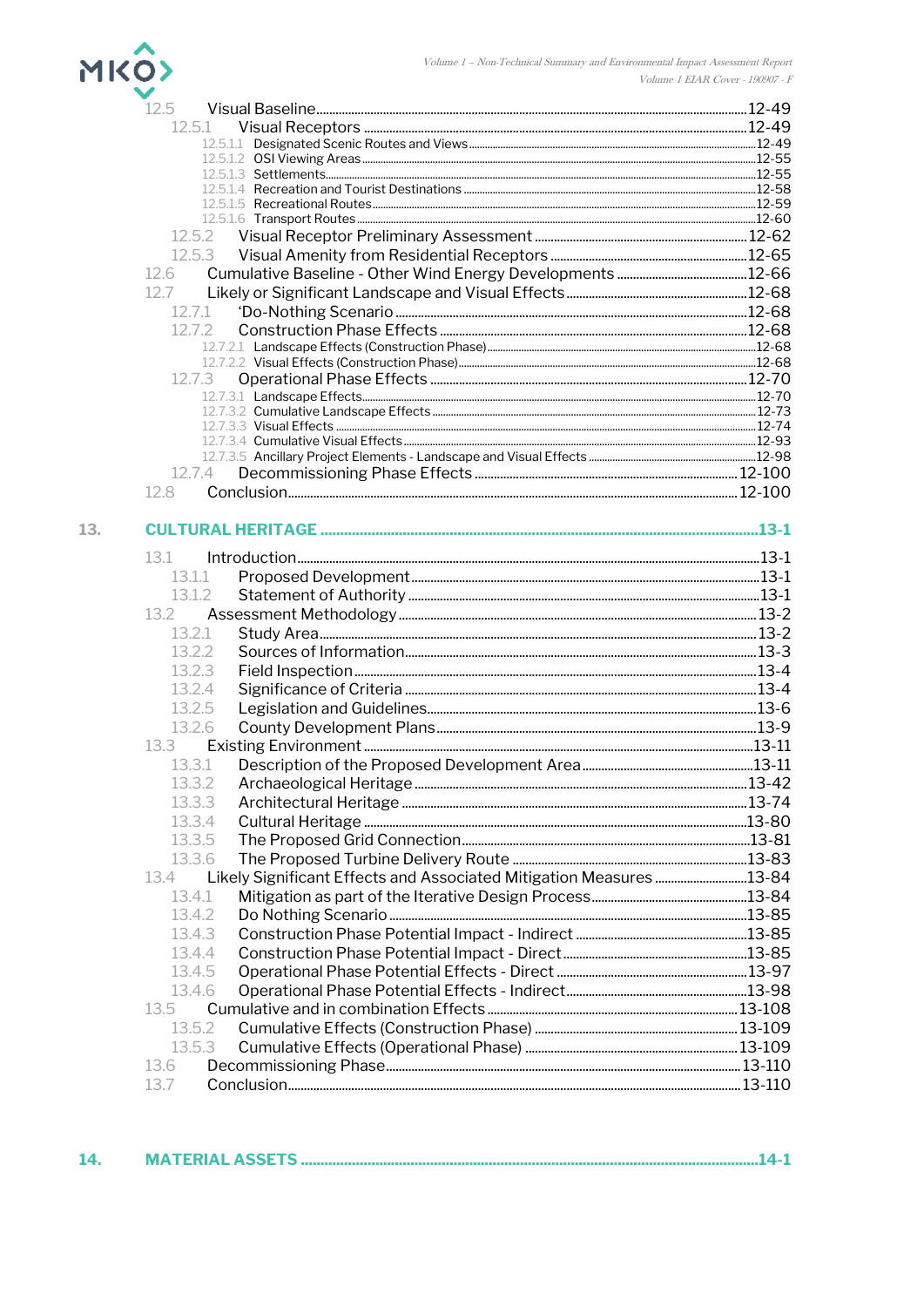

| 14.1             |  |
|------------------|--|
| 14.1.1           |  |
| 14.1.2           |  |
| 14.1.3           |  |
| 14.1.4           |  |
| 14.1.5           |  |
| 14.1.6           |  |
| 14.1.7           |  |
|                  |  |
| 14.2.1           |  |
| 14.2.2           |  |
| 14.2.3           |  |
| 14.2.4           |  |
|                  |  |
| 14.2.5           |  |
| 14.2.6           |  |
| 14.2.7           |  |
| 14.2.8           |  |
| 14.2.9           |  |
| 14.3             |  |
| 14.3.1           |  |
| 14.3.2           |  |
| 14.3.3           |  |
| 14.3.4           |  |
| 14.3.5           |  |
| 14.3.6           |  |
| 14.3.7           |  |
| 14.3.8           |  |
| 14.4             |  |
| 14.4.1           |  |
| 14.4.2           |  |
|                  |  |
| 14.4.3           |  |
| 14.4.4           |  |
| 14.4.5           |  |
| 14.4.6           |  |
|                  |  |
| 15.1             |  |
| 15.1.1           |  |
| 15.2             |  |
| 15.2.1           |  |
| 15.2.2           |  |
| 15.2.3           |  |
| 15.2.4           |  |
| 15.2.5           |  |
| 15.2.6           |  |
| 15.3             |  |
|                  |  |
|                  |  |
| 16.1             |  |
| 16.1.1           |  |
| 16.2             |  |
| 16.2.1           |  |
| 16.2.2           |  |
|                  |  |
|                  |  |
| 16.2.3<br>16.2.4 |  |
|                  |  |